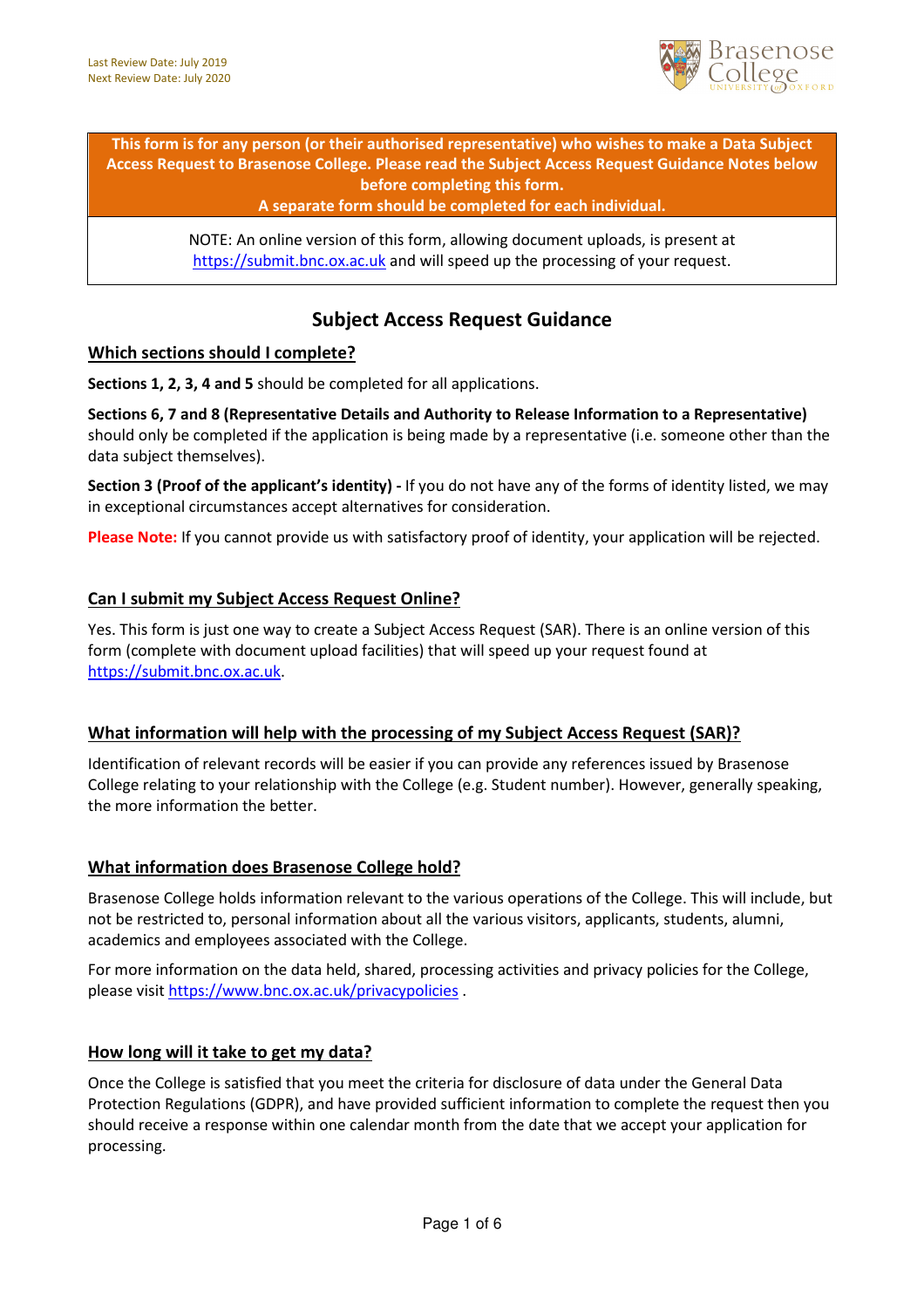

Records may be held in different departments and in differing forms (e.g. in paper and electronic formats). If you only require specific information and you clearly state what that is – for example a specific document or IT-only data – then you are likely to get a quicker disclosure.

# Is there a fee to pay?

Under GDPR there is no fee for data subject access requests that are not excessive or repetitive.

If the request is deemed excessive or repetitive, the College will respond to you detailing its justification for classifying the request as such. In these cases the College may request a reasonable administrative fee to fulfil the request or reject the request entirely. You have the right to appeal any such decisions by replying to Data Protection Officer's conclusion. If you are still not satisfied by the response your appeal, you can contact the Information Commissioner's Office (ICO) for arbitration.

For more information, please visit http://www.ico.org.uk/

## What can I request?

Individuals have a right to be informed by Brasenose College as to whether or not it is processing personal data that relates to them and, if so, to be told:

- What personal data it is being processed.
- The purposes for which the personal data is being processed.
- Who, if anyone, the personal data is disclosed to.
- The extent to which it is using the personal data for the purpose of making automated decisions relating to the data subject and, if so, what logic is being used for that purpose.

For more information, please visit: https://ico.org.uk/for-the-public/personal-information/

## Is any information exempt from subject access?

Yes. Some types of personal data are exempt from the right of subject access and so cannot be obtained by making a SAR. There are some restrictions on disclosing information in response to a SAR – where this would involve disclosing information about another individual, for example.

For more information, please visit:

https://ico.org.uk/for-organisations/guide-to-freedom-of-information/refusing-a-request/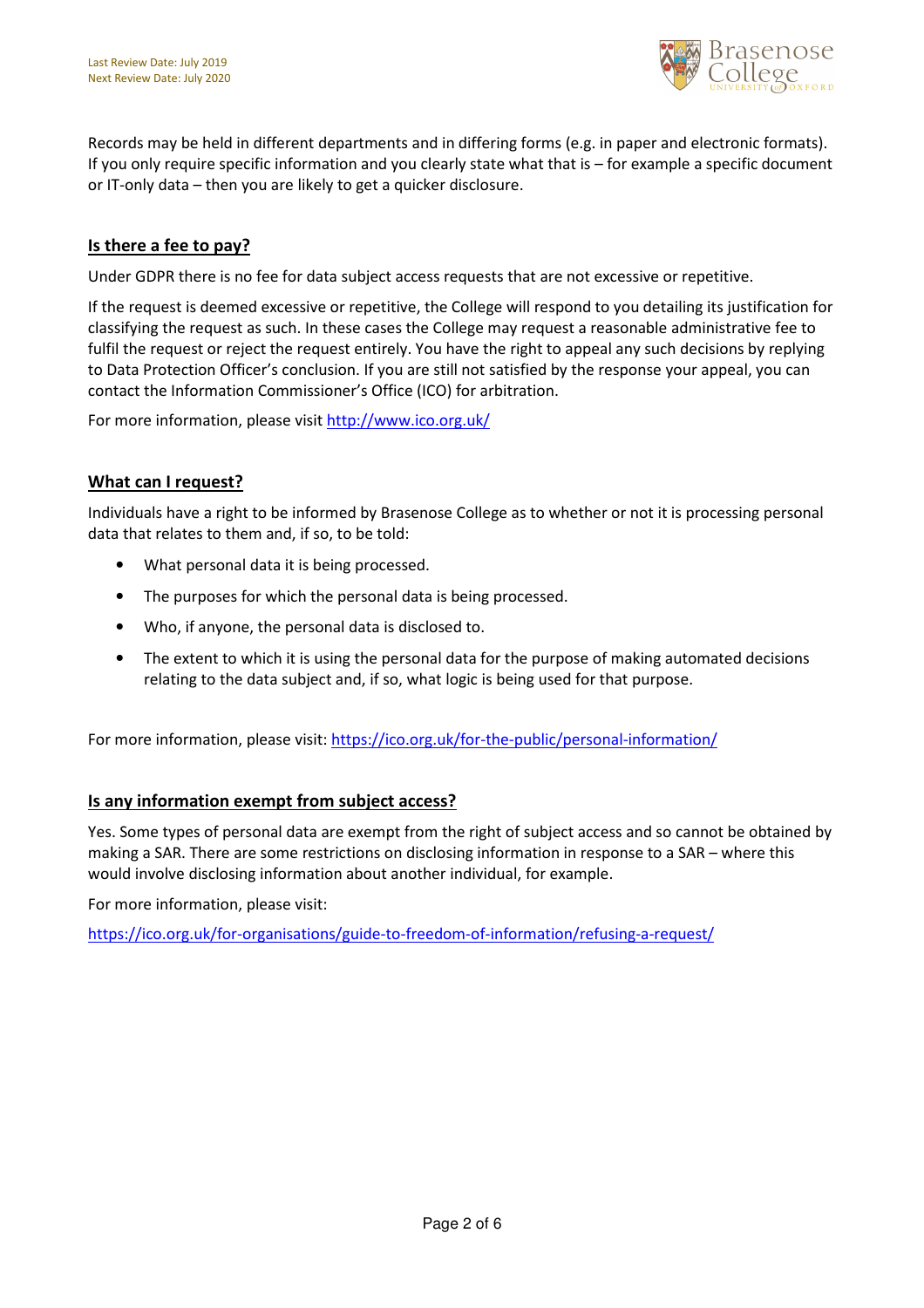

## General Notes

1. The College does not disclose information by fax or telephone. Most discourses are via electronic mail. Any disclosures made by post are made by first class post to the address you provide in section 2 or, if appropriate, to your representative named in section 6.

#### **Checklist**

- $\Box$  Have you completed all relevant sections of the form?
- $\Box$  If you are a representative, has your client signed the authority in Section 8 and provided a separate signed note of authority?
- $\Box$  If you are submitting the form yourself, have you signed the form at Section5?
- $\Box$  Have you enclosed two pieces of identification from the lists in Section 3 (one from each of A and B)?
- $\Box$  Have you provided as much information as possible to enable us to find the data you require?

# Please send your completed form, proof of identity/address to either:

**OR** 

The Data Protection Office Brasenose College Radcliffe Square Oxford, OX1 4AJ

Email: data.protection@bnc.ox.ac.uk

## Section 1 – Data Subject Details

| Title (please tick one):                                                            | Miss  <br>Ms<br>Title (please state):<br>Mr<br>Mrs |
|-------------------------------------------------------------------------------------|----------------------------------------------------|
| Forename(s):                                                                        |                                                    |
| Family Name:                                                                        |                                                    |
| <b>Previous Family Name:</b>                                                        |                                                    |
| Other name(s) known by:                                                             |                                                    |
| Date of Birth (dd/mm/yyyy):                                                         | //<br>Male $\vert$ $\vert$<br>or Female $  \;  $   |
| Any reference numbers that<br>may help identify your<br>records                     |                                                    |
| Please give any other<br>relevant details that would<br>help identify your records. |                                                    |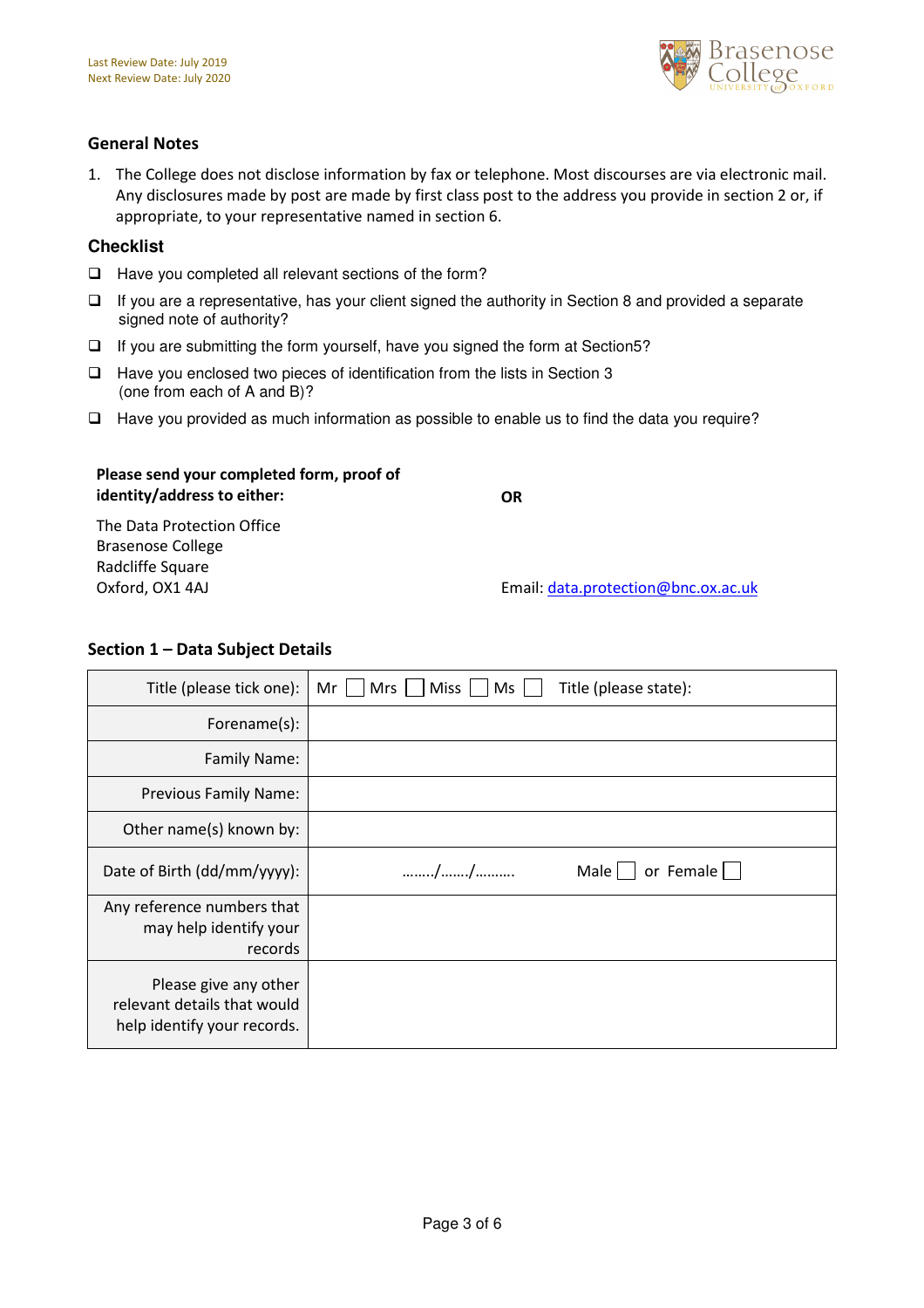

## Section 2 – Data Subject Contact Details

| <b>Current Address:</b> |  |
|-------------------------|--|
| Postcode                |  |
| Daytime Telephone No:   |  |
| Email Address:          |  |
| Previous Address:       |  |
| Postcode:               |  |

## Section 3 – Proof of the Data Subject's identity

In order to prove the applicant's identity, we need to see copies of two pieces of identification, one from list A and one from list B below. Please indicate which ones you are supplying.

## Please DO NOT send an original passport, driving licence or identity card

| List A (Proof of Identity)*             |  | List B (Proof of Address)*                |  |  |
|-----------------------------------------|--|-------------------------------------------|--|--|
| Passport/Travel Document                |  | <b>Credit Card Statement</b>              |  |  |
| Photo driving licence                   |  | Utility bill showing current home address |  |  |
| Foreign National Identity Card          |  | Bank statement or Building Statement      |  |  |
| Child under 16 : Full birth certificate |  |                                           |  |  |
| Child under 16 : Court Order(s)         |  |                                           |  |  |
|                                         |  |                                           |  |  |

\*All photocopies must have all 4 corners of the original document visible. They must also be legible. In the case of financial documents, we recommend redacting out any visible transactions.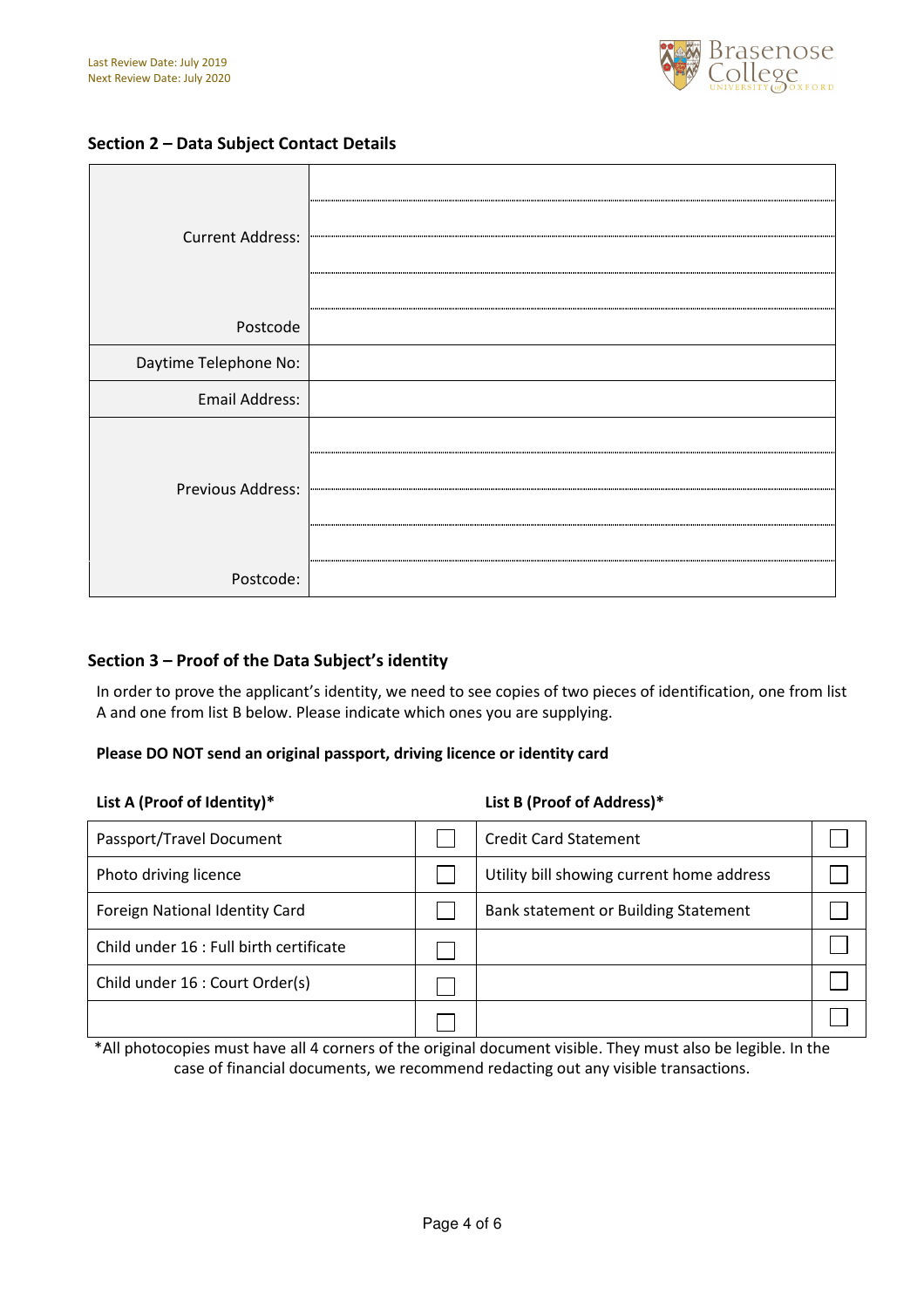

## Section 4 – Details of Information Required

Please use this space to give us any details about the information you are requesting, for example by stating specific documents you require (use extra sheets if necessary):

## Section 5 – Declaration

The information which I have supplied in this application is correct, and I am the person to whom it relates or a representative acting on his/her behalf. I understand that Brasenose College may need to obtain further information from me/my representative in order to comply with this request.

Signature of Applicant:  $\Box$  Date:  $\Box$ 

## Section 6 – Representative Details

(If completed, Brasenose College will reply to the addresses, you provide in this section)

| Name of Representative: |  |
|-------------------------|--|
| Company Name:           |  |
| Address & Postcode:     |  |
| Daytime Telephone No:   |  |
| <b>Email Address:</b>   |  |